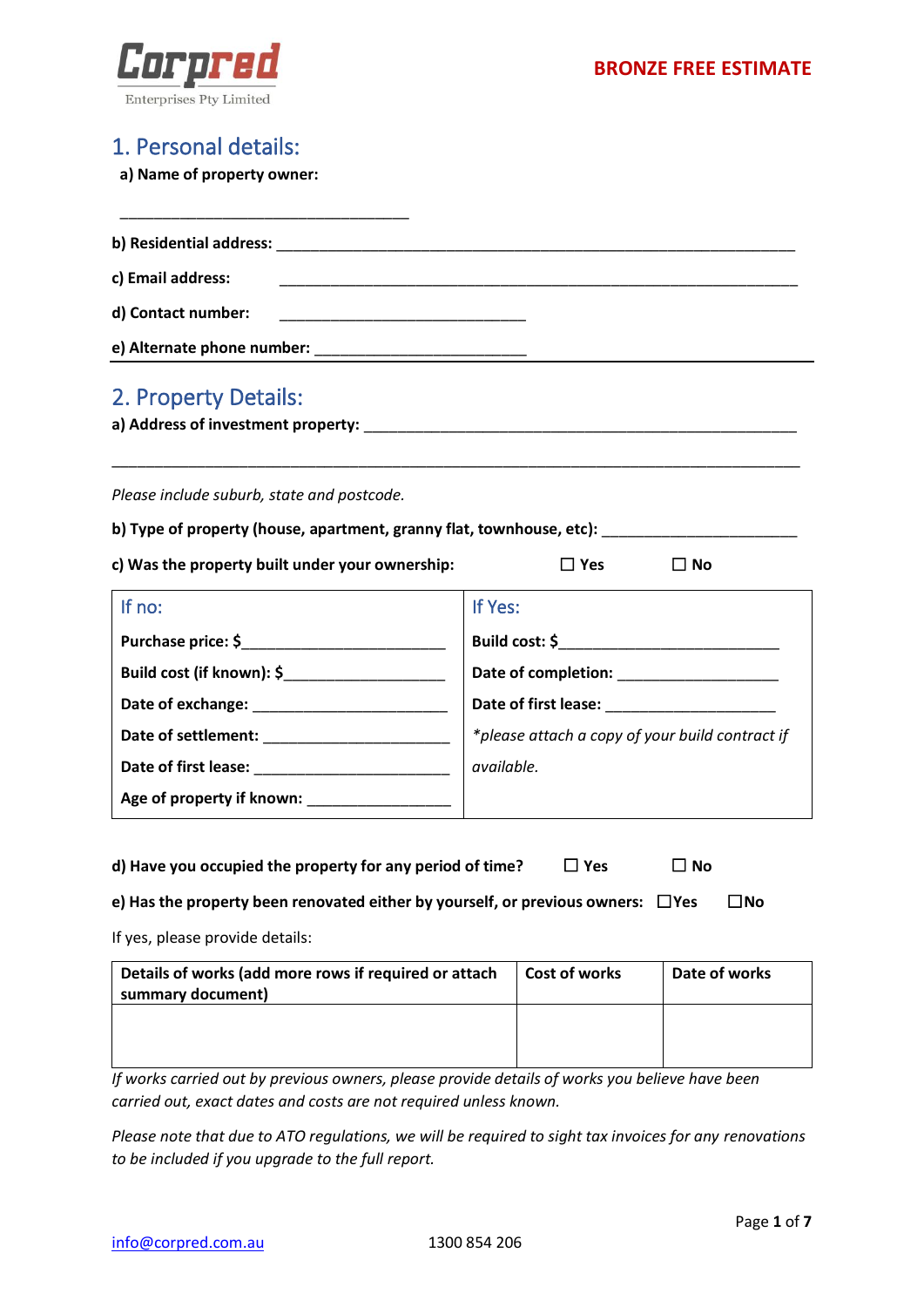

| <b>IYes</b> | ⊿No |
|-------------|-----|
|             |     |

If yes, please provide details:

| Furniture Item (add more rows if required or attach<br>summary document) | Cost of item | Date of purchase |
|--------------------------------------------------------------------------|--------------|------------------|
|                                                                          |              |                  |
|                                                                          |              |                  |

*Please note that due to ATO regulations, we will be required to sight tax invoices for any furniture items to be included if you upgrade to the full report. If your property was purchased after 9/5/17 and/or first rented after 1/7/17, you will only be able to claim furniture that is brand new at the time of lease.*

# 3. Silver Checklist:

| J. JIIVUI UIIUUNIJU<br>a) is the property part of a complex?                                                                                                      |               |                              | $\square$ Yes | $\boxtimes$ No  |
|-------------------------------------------------------------------------------------------------------------------------------------------------------------------|---------------|------------------------------|---------------|-----------------|
|                                                                                                                                                                   |               |                              |               |                 |
| If yes, number of residences in the complex:<br>This can be estimated by looking at the number of mailboxes at the front of the complex.                          |               |                              |               |                 |
|                                                                                                                                                                   |               |                              |               |                 |
| b) Standard/ Quality of construction:                                                                                                                             |               |                              |               |                 |
| <b>Construction method:</b><br>$\Box$ Double Brick Cavity                                                                                                         |               | $\Box$ Weatherboard Cladding |               |                 |
| $\Box$ Brick Veneer                                                                                                                                               |               | $\Box$ Prefabricated Home    |               |                 |
| <b>Estimated construction standard:</b><br>This considered the standard of fitout and finish, including quality of appliances, floor<br>finishes, materials, etc. |               |                              |               |                 |
| $\Box$ Basic                                                                                                                                                      | $\Box$ Medium | $\Box$ High                  |               | $\Box$ Prestige |
| c) Number of rooms:                                                                                                                                               |               |                              |               |                 |
| <b>Bedrooms:</b>                                                                                                                                                  |               |                              |               |                 |
| <b>Bathrooms:</b>                                                                                                                                                 |               |                              |               |                 |
| <b>Kitchens:</b>                                                                                                                                                  |               |                              |               |                 |
| Loungerooms:                                                                                                                                                      |               |                              |               |                 |
| <b>Dining Rooms:</b>                                                                                                                                              |               |                              |               |                 |
| Laundries:                                                                                                                                                        |               |                              |               |                 |
| <b>Garages:</b>                                                                                                                                                   |               |                              |               |                 |
|                                                                                                                                                                   |               |                              |               |                 |

Car spaces/ undercover parking:

**Covered pergola:** ☐ **Yes** ☐ **No**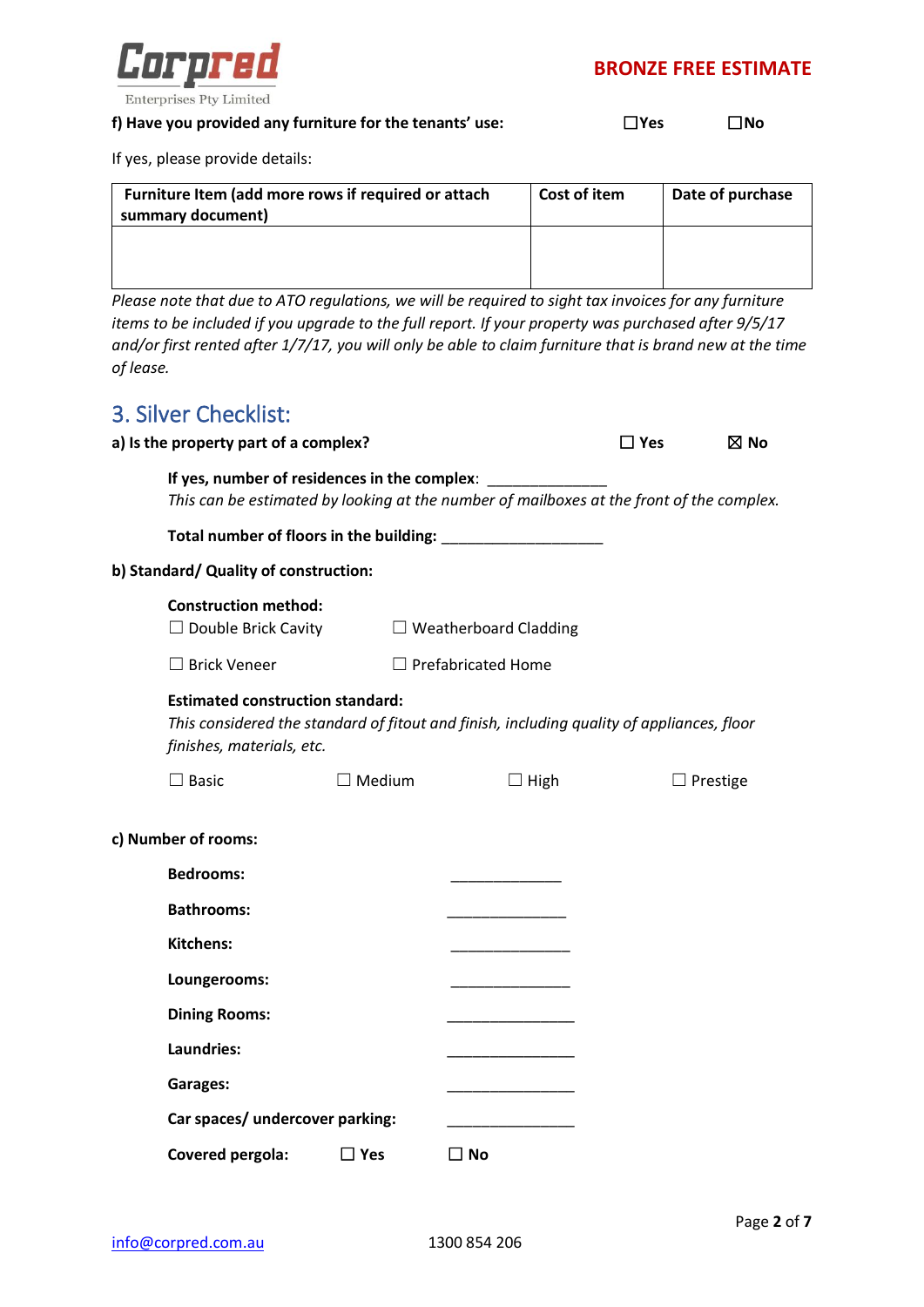

| d) Hydraulic services (Plumbing, Draining and Gas Fitting): |            |                 |               |              |           |  |
|-------------------------------------------------------------|------------|-----------------|---------------|--------------|-----------|--|
| <b>Hot Water service:</b>                                   | $\Box$ Gas | $\Box$ Electric |               | $\Box$ Solar |           |  |
| <b>Pumps:</b>                                               | $\Box$ Yes | $\Box$ No       |               |              |           |  |
| If yes,                                                     |            |                 |               |              |           |  |
| Rainwater tanks: $\square$ Yes                              |            | $\Box$ No       |               |              |           |  |
|                                                             |            |                 |               |              |           |  |
| <b>Ducted Gas Heating:</b> $\Box$ Yes $\Box$ No             |            |                 |               |              |           |  |
| e) Air Conditioning:                                        |            |                 |               |              |           |  |
| <b>Ducted Air Conditioning:</b>                             |            |                 | $\square$ Yes |              | $\Box$ No |  |
| <b>Split System Air Conditioning:</b>                       |            |                 | $\Box$ Yes    |              | $\Box$ No |  |
| If yes, number of systems: ______________                   |            |                 |               |              |           |  |
| Room/window mounted Air Conditioning Units: $\square$ Yes   |            |                 |               |              | $\Box$ No |  |
| If yes, number of systems: ________________                 |            |                 |               |              |           |  |
| f) Electrical services:                                     |            |                 |               |              |           |  |
| Intercom:                                                   |            |                 | $\Box$ Yes    | $\Box$ No    |           |  |
| If yes, type of intercom: $\Box$ Audio $\Box$ Video         |            |                 |               |              |           |  |
| <b>Ducted Vacuum System:</b>                                |            | $\square$ Yes   |               | $\Box$ No    |           |  |
| Burglar Alarm/Security System: DYes                         |            |                 |               | $\Box$ No    |           |  |
| <b>Access Control Systems:</b>                              |            | $\Box$ Yes      |               | $\Box$ No    |           |  |
| <b>CCTV Systems:</b>                                        |            | $\Box$ Yes      |               | $\Box$ No    |           |  |
| Television Antenna - freestanding:                          |            | $\square$ Yes   |               | $\Box$ No    |           |  |
| <b>Ceiling Fans:</b>                                        |            | $\square$ Yes   |               | $\square$ No |           |  |
| If yes, number of ceiling fans:                             |            |                 |               |              |           |  |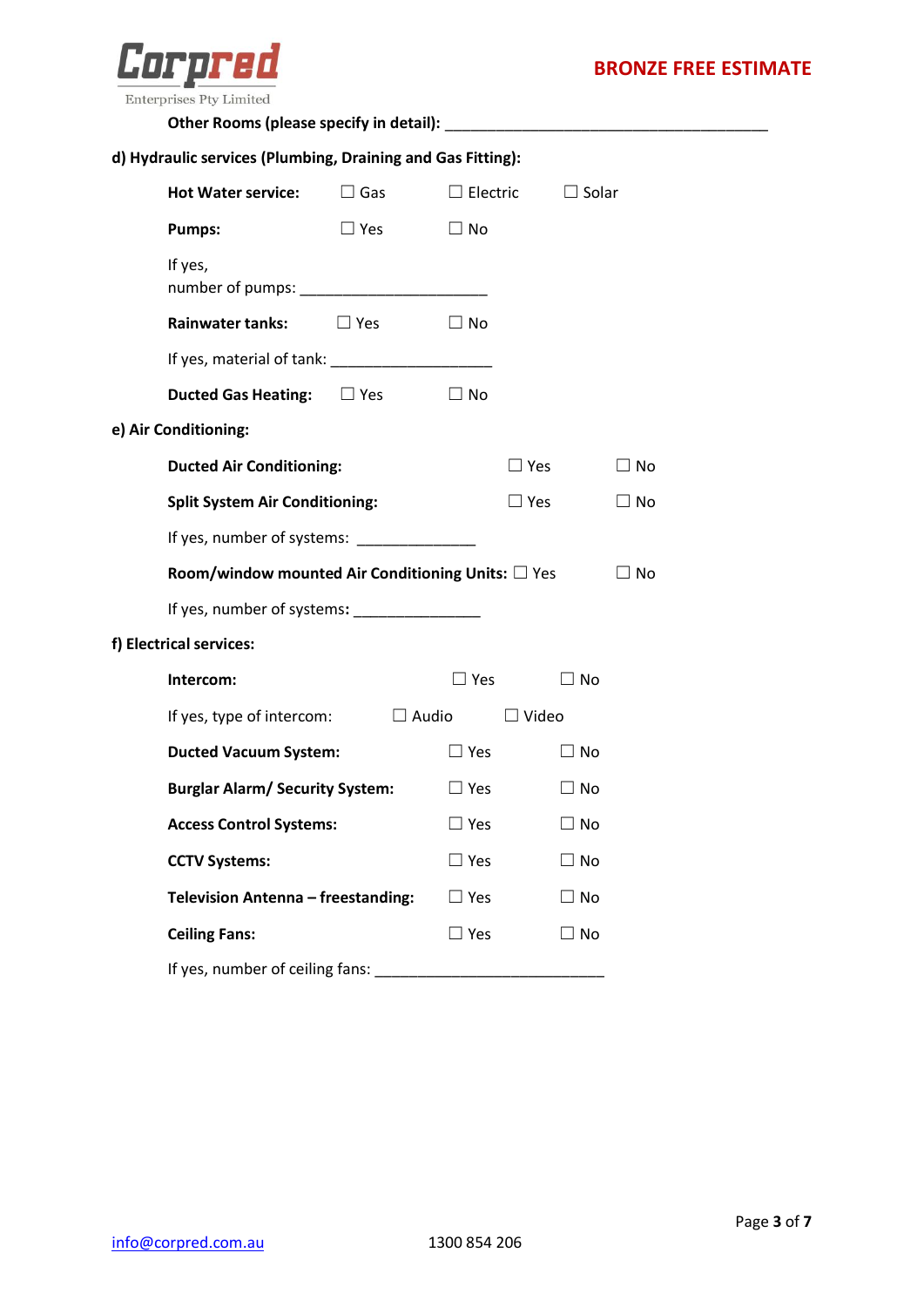

|              | <b>Hydrant Booster Pump:</b>                             |                            | $\Box$ Yes      | $\Box$ No       |                  |
|--------------|----------------------------------------------------------|----------------------------|-----------------|-----------------|------------------|
|              | Fire Alarm - Bell:                                       |                            | $\Box$ Yes      | $\Box$ No       |                  |
|              | <b>Fire Indicator Panel:</b>                             |                            | $\Box$ Yes      | $\Box$ No       |                  |
|              | <b>Emergency Warden Intercom Speakers:</b> $\square$ Yes |                            |                 | $\Box$ No       |                  |
|              | <b>Fire hose Reel and Nozzles:</b>                       |                            | $\Box$ Yes      | $\Box$ No       |                  |
|              | Fire Alarm - Heat/smoke                                  |                            | $\Box$ Yes      | $\Box$ No       |                  |
|              | <b>Detectors:</b>                                        |                            | $\Box$ Yes      | $\Box$ No       |                  |
|              | Fire extinguishers:                                      |                            | $\Box$ Yes      | $\Box$ No       |                  |
|              | h) Kitchen Appliances:                                   |                            |                 |                 |                  |
|              | Type of benchtop:                                        |                            |                 |                 |                  |
|              | $\Box$ Granite                                           | $\Box$ Reconstituted Stone |                 | $\Box$ Laminate |                  |
|              | $\Box$ Timber                                            |                            |                 |                 |                  |
|              |                                                          |                            |                 |                 |                  |
|              | Cooktop:                                                 |                            | $\Box$ Yes      | $\Box$ No       |                  |
|              | If yes, type of cooktop: $\Box$ Gas                      |                            | $\Box$ Electric | $\Box$ Ceramic  | $\Box$ Induction |
|              | Underbench/wall oven:                                    |                            | $\Box$ Yes      | $\Box$ No       |                  |
|              | <b>Upright Stove:</b>                                    |                            | $\Box$ Yes      | $\Box$ No       |                  |
|              | Rangehood:                                               |                            | $\Box$ Yes      | $\Box$ No       |                  |
|              | Dishwasher:                                              |                            | $\Box$ Yes      | $\Box$ No       |                  |
|              | <b>Electric Water Filter:</b>                            |                            | $\Box$ Yes      | $\Box$ No       |                  |
|              | Garbage Disposal Unit (Insinkerator): □ Yes              |                            |                 | ∃ No            |                  |
|              |                                                          |                            |                 |                 |                  |
| i) Bedrooms: |                                                          |                            |                 |                 |                  |
|              | <b>Built in wardrobes:</b>                               |                            | $\Box$ Yes      | $\Box$ No       |                  |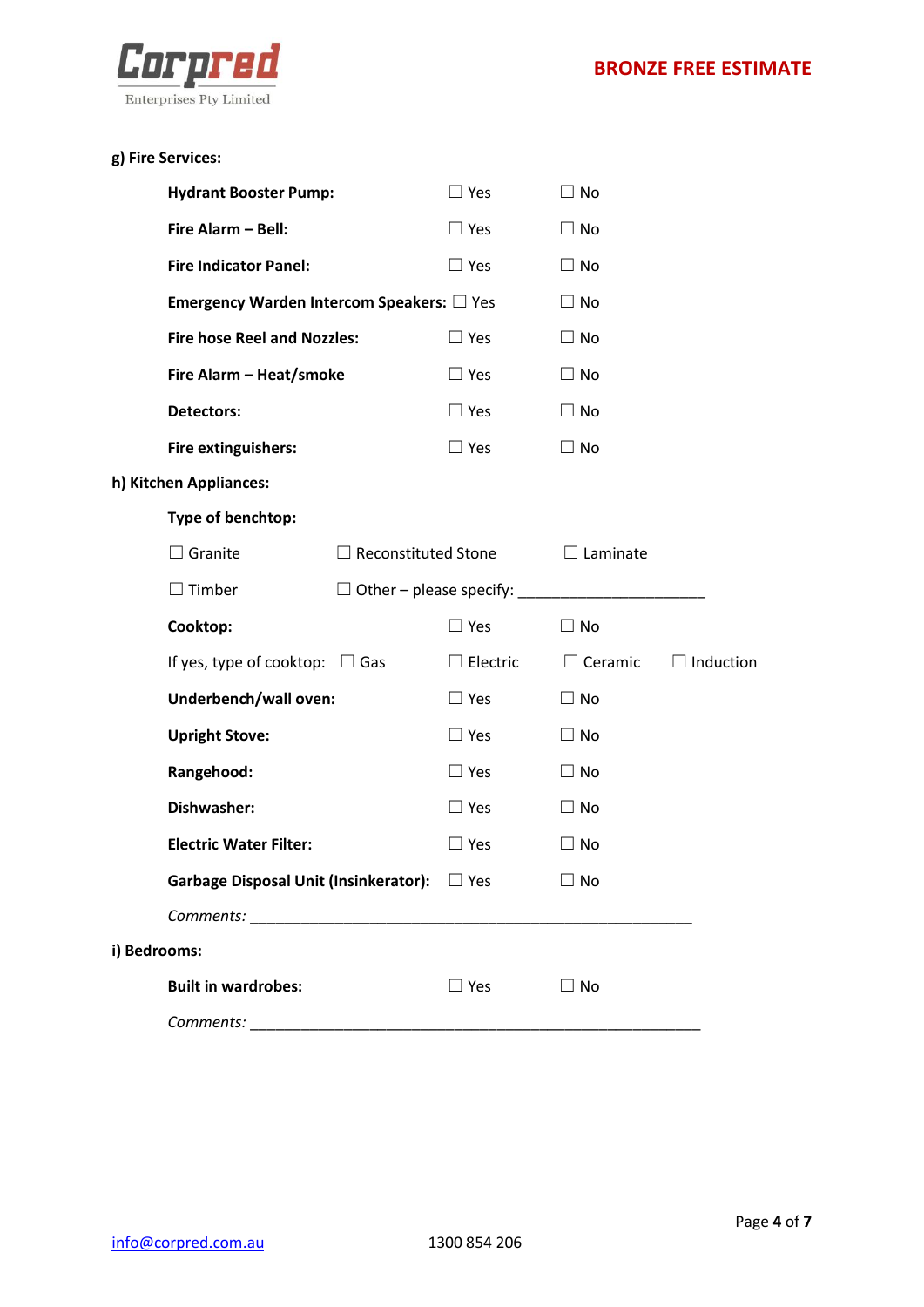

### **j) Bathroom/Ensuite Assets:**

| <b>Freestanding accessories:</b>           | ∃ Yes                                                  | $\Box$ No    |  |  |  |  |
|--------------------------------------------|--------------------------------------------------------|--------------|--|--|--|--|
|                                            | Includes shower caddies, soap holders, toilet brushes) |              |  |  |  |  |
| <b>Shower Curtains:</b>                    | $\Box$ Yes                                             | $\Box$ No    |  |  |  |  |
| <b>Exhaust Fans:</b>                       | $\Box$ Yes                                             | $\Box$ No    |  |  |  |  |
| Spa Bath:                                  | $\square$ Yes                                          | $\Box$ No    |  |  |  |  |
| <b>Heated Towel Rack:</b>                  | $\square$ Yes                                          | $\square$ No |  |  |  |  |
|                                            |                                                        |              |  |  |  |  |
| k) Laundry assets:                         |                                                        |              |  |  |  |  |
| <b>Washing Machine:</b>                    | $\square$ Yes                                          | $\Box$ No    |  |  |  |  |
| <b>Electric Clothes Dryer:</b>             | $\square$ Yes                                          | ∃ No         |  |  |  |  |
| I) Floor Finishes:                         |                                                        |              |  |  |  |  |
| Carpet:                                    | $\square$ Yes                                          | $\Box$ No    |  |  |  |  |
| If yes, specify which rooms:               |                                                        |              |  |  |  |  |
| Vinyl:                                     | $\Box$ Yes                                             | $\square$ No |  |  |  |  |
| If yes, specify which rooms: ______        |                                                        |              |  |  |  |  |
| <b>Prefinished/floating timber floors:</b> | $\Box$ Yes                                             | $\square$ No |  |  |  |  |
|                                            |                                                        |              |  |  |  |  |
| <b>Tiles:</b>                              | $\square$ Yes                                          | $\Box$ No    |  |  |  |  |
| If yes, specify which rooms: _____         |                                                        |              |  |  |  |  |
| <b>Polished Timber:</b>                    | $\Box$ Yes                                             | $\square$ No |  |  |  |  |
|                                            |                                                        |              |  |  |  |  |
| Other:                                     | $\square$ Yes                                          | $\Box$ No    |  |  |  |  |
|                                            | If yes, specify which rooms, and what material:        |              |  |  |  |  |
|                                            |                                                        |              |  |  |  |  |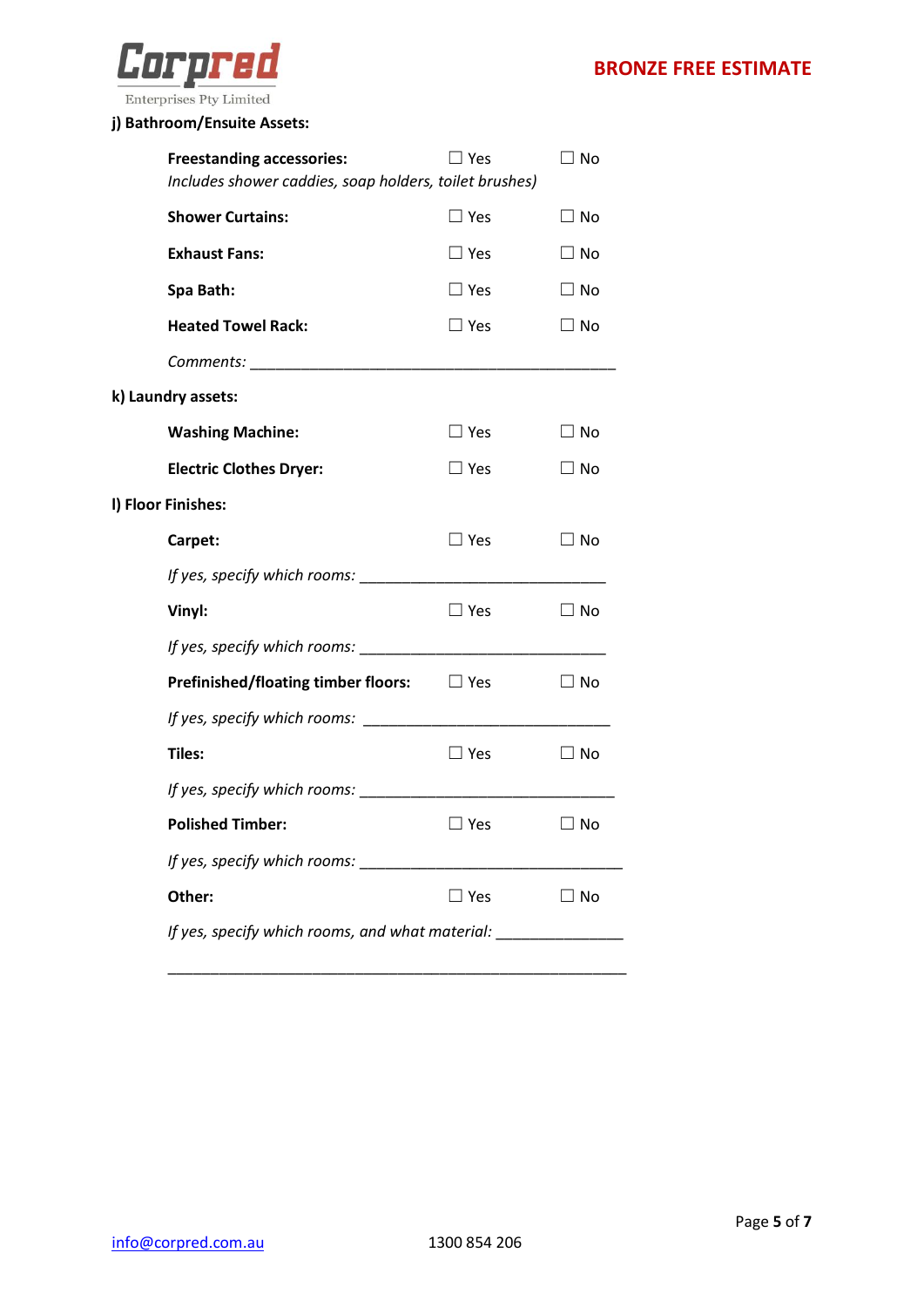

### **m) Window Coverings:**

| <b>Blinds:</b>                                                                              | $\square$ Yes                                               | $\Box$ No                                 |                                                                           |
|---------------------------------------------------------------------------------------------|-------------------------------------------------------------|-------------------------------------------|---------------------------------------------------------------------------|
| $\Box$ Fabric Verticals<br>Type:                                                            |                                                             | $\Box$ Metal Venetians                    | $\Box$ Timber Verticals                                                   |
|                                                                                             |                                                             |                                           | $\Box$ Block out Screens $\Box$ Roller Blinds $\Box$ Other (detail below) |
|                                                                                             |                                                             |                                           |                                                                           |
| <b>Curtains:</b>                                                                            | $\Box$ Yes                                                  | $\Box$ No                                 |                                                                           |
| $\Box$ Lace<br>Type:                                                                        |                                                             |                                           | $\Box$ Premade Curtains $\Box$ Custom Made Curtains                       |
|                                                                                             |                                                             |                                           |                                                                           |
| n) External Equipment:                                                                      |                                                             |                                           |                                                                           |
| <b>Tennis Court:</b>                                                                        |                                                             | $\Box$ Yes                                | $\Box$ No                                                                 |
| <b>Swimming pool:</b>                                                                       |                                                             | $\Box$ Yes                                | $\square$ No                                                              |
| Pool Cover:                                                                                 | $\Box$ Yes<br>$\Box$ No                                     |                                           |                                                                           |
| Sauna:                                                                                      |                                                             | $\Box$ Yes                                | $\Box$ No                                                                 |
| <b>Common BBQ Area:</b>                                                                     |                                                             | $\Box$ Yes                                | $\Box$ No                                                                 |
| <b>Motorised Pergola Louvres:</b>                                                           |                                                             | $\Box$ Yes                                | $\Box$ No                                                                 |
| <b>Motorised Window Shutters:</b>                                                           |                                                             | $\Box$ Yes                                | $\Box$ No                                                                 |
| <b>Solar Garden Lights:</b>                                                                 |                                                             | $\Box$ Yes                                | $\Box$ No                                                                 |
| Free-standing shed:                                                                         |                                                             | $\Box$ Yes                                | $\square$ No                                                              |
|                                                                                             | If yes, approximate size: ______                            | m <sup>2</sup>                            |                                                                           |
|                                                                                             | Motorised garage door/boom gate: $\square$ Yes              |                                           | $\Box$ No                                                                 |
| <b>Automatic irrigation system:</b>                                                         |                                                             | $\Box$ Yes                                | $\Box$ No                                                                 |
| <b>Solar Panels:</b><br>If yes, approximate size in kw:<br>Installation costs after rebate: |                                                             | $\Box$ Yes<br>__________<br>$\sim$ $\sim$ | $\Box$ No                                                                 |
| o) Common Area Property:                                                                    |                                                             |                                           |                                                                           |
| Gym:                                                                                        |                                                             | $\Box$ Yes                                | $\Box$ No                                                                 |
|                                                                                             | If yes, number of cardiovascular equipment: _______________ |                                           |                                                                           |
|                                                                                             | <b>Number of resistance equipment:</b>                      |                                           |                                                                           |
| <b>Elevators:</b>                                                                           |                                                             | $\square$ Yes                             | $\Box$ No                                                                 |
| <b>Garbage Chute:</b>                                                                       |                                                             | $\sqsupset$ Yes                           | $\Box$ No                                                                 |